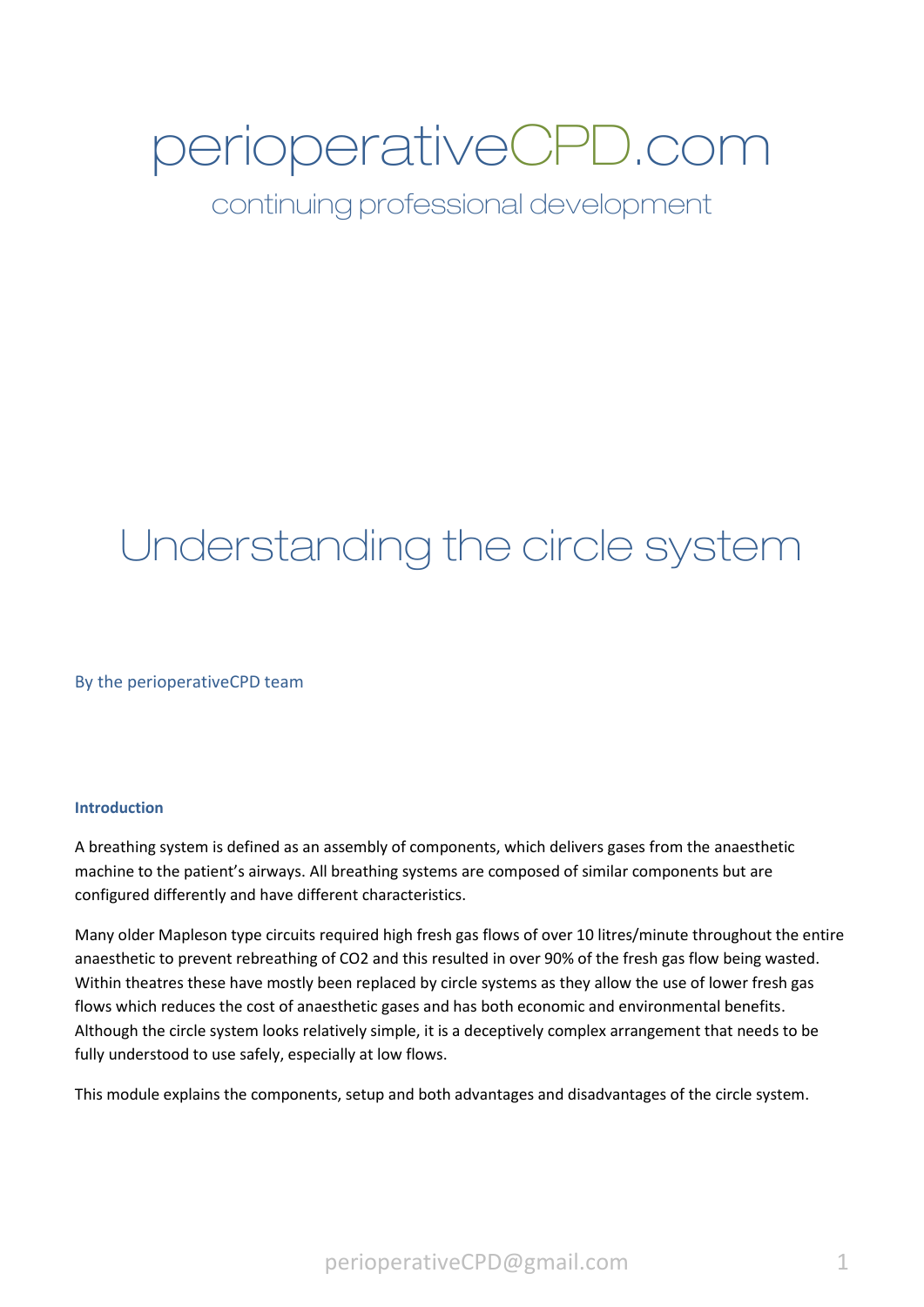#### **An ideal breathing system should be**

- $\triangleright$  be simple and portable (which the circle system is not)
- be safe to use in all age groups including paediatrics (yes with paediatric circuit tubing)
- reliably deliver the intended gas mixture (yes but only at high flows or with gas analysers)
- be efficient in both spontaneous and controlled ventilation (yes)
- protect patients from barotrauma (yes)
- permit scavenging of waste gases (yes)
- offer low resistance to gas flow (no, valves, CO2 absorbers etc add to resistance)
- conserve heat and moisture (only if a HME filter is used and/or low flows)

Unfortunately, no system fits all criteria and compromises are made.

#### **How a circle system works?**

A circle system improves the efficiency of anaesthetics by recycling expired oxygen and anaesthetic gases, removing the carbon dioxide, and therefore reducing the fresh gas flow (FGF) requirements. This is possible as only a small percentage of the oxygen (approx. 25mls\*) and less than 5% of the volatile agent is consumed by the patient each breath.

Over 90% of the anaesthetic gases can be wasted if a high FGF is used. Typically, lowering the FGF from 3.0 litres/min to 1.0 litre/min results in a saving of about 50% of the total consumption of any volatile anaesthetic agent.



#### **An early anaesthetic circuit using soda lime from 1924**

\*Oxygen consumption for a normal adult at rest is approximately 250-300mls/minute so 300mls divided by 12 breaths/minute gives 25mls per breath although this is patient variable.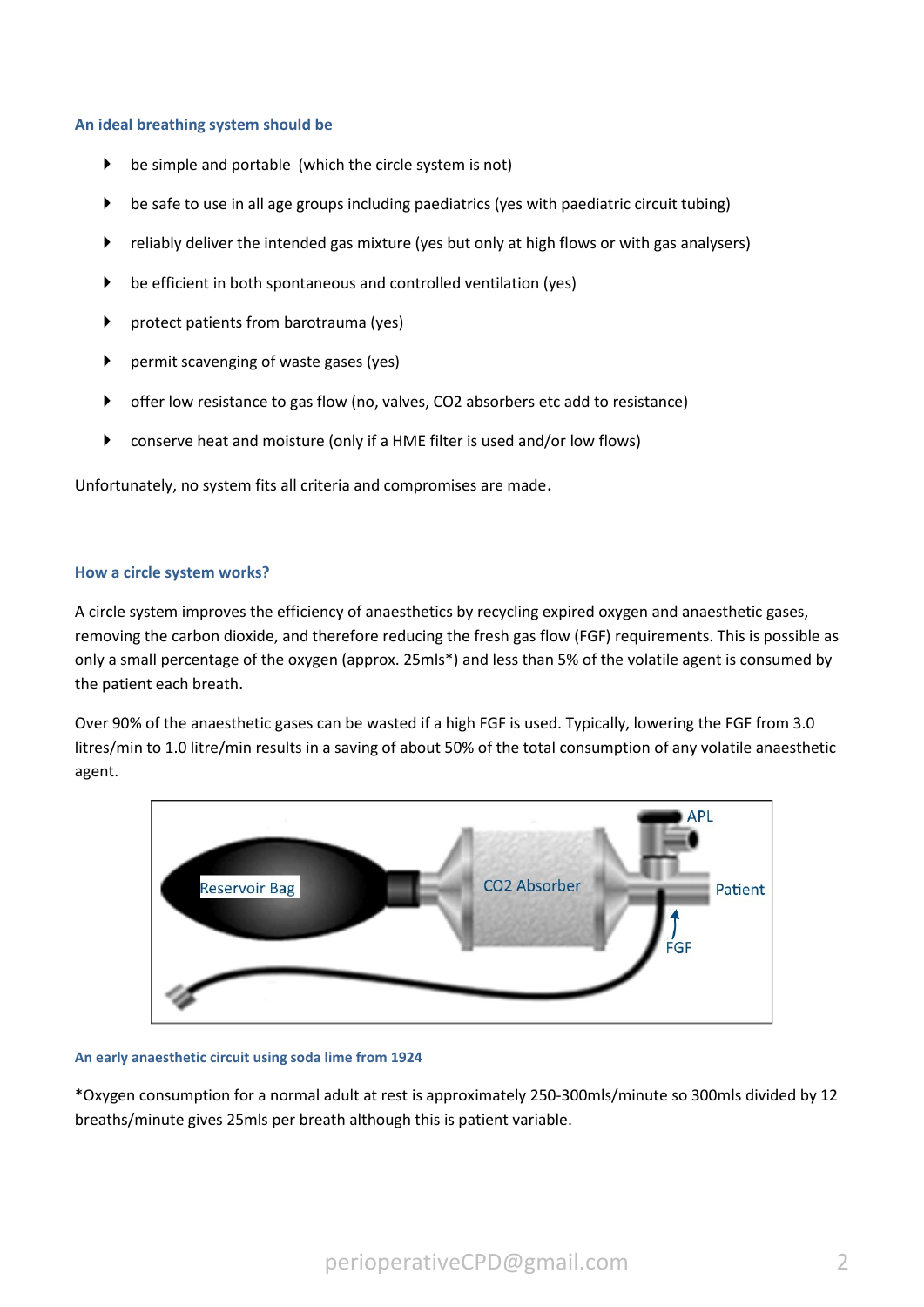

Note: the above diagram is of a typical circle system with a bellows ventilator (GE). Anaesthetic machines with pistons (Draeger) and turbines (Maquet) have a different configuration.

#### **How it works: Spontaneous breathing**

#### **Inspiration**

During spontaneous inspiration, gas flows from the reservoir bag and through the CO2 absorber, where it joins with the fresh gas and flows to the patient via the inspiratory one-way valve and Y connector.

#### **Exhalation**

During exhalation, exhaled gases pass into the reservoir bag until it is full. Then excess gases are vented through the APL valve to the scavenging.

#### **How it works: Mechanical Ventilation**

#### **Inspiration**

During inspiration, gas is pushed from the ventilator through the CO2 absorber and inspiratory one-way valve to the patient. The gas in the ventilator bellows will consist of exhaled gas from the patient's previous breath.

#### **Exhalation**

During exhalation, exhaled gases will flow into the ventilator bellows. Excess gases are vented through a spill valve in the ventilator and out to the scavenging when the bellows are full.

In GE machines the APL valve and reservoir bag are isolated from the circuit during mechanical ventilation.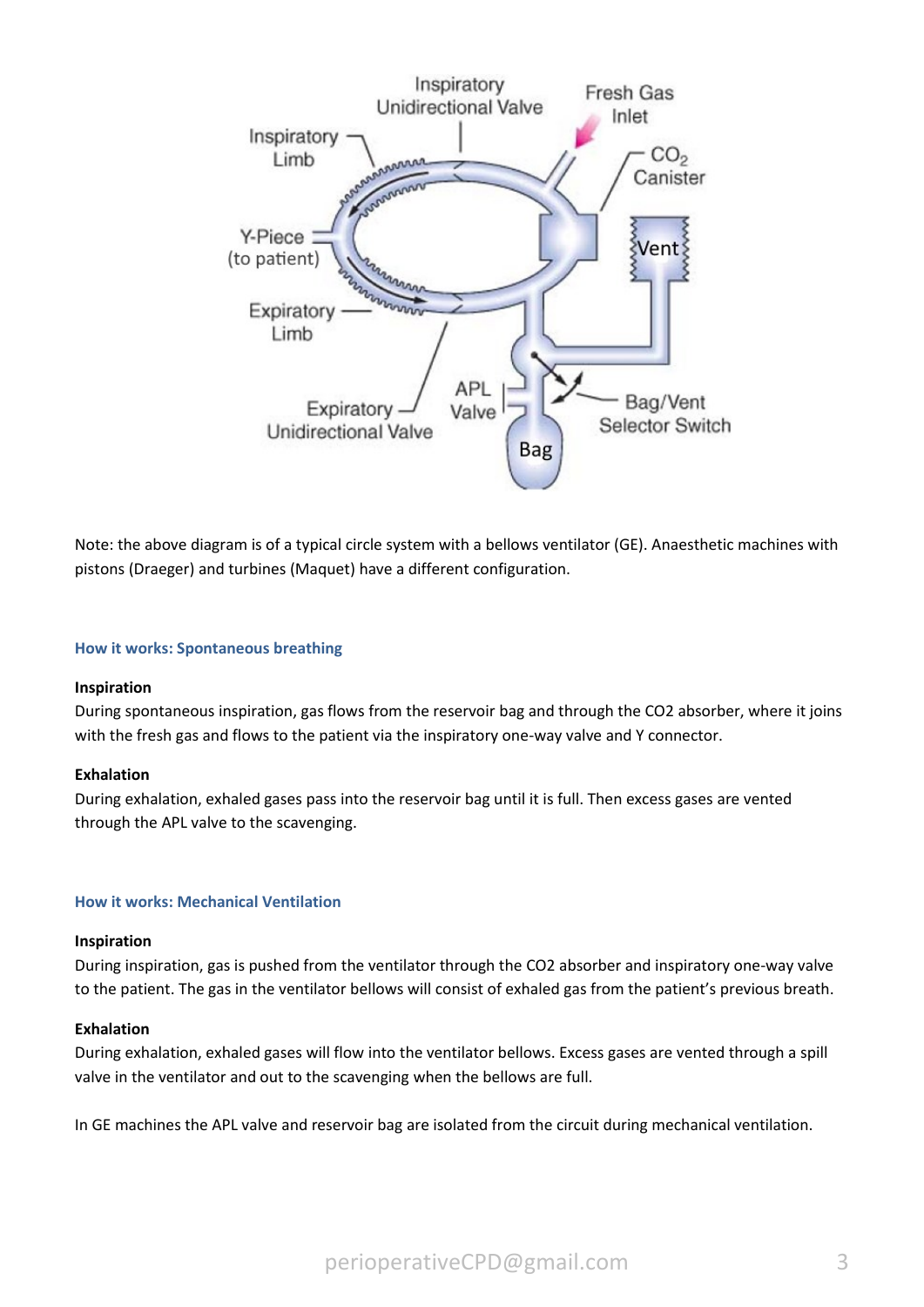#### **But the circle systems appear to be simpler than Mapleson systems.**

Although a circle system looks initially like a relatively basic circuit, the visible tubing only makes up a small part of the system. It has many parts and each of these adds resistance and the possibility of malfunction to the system. The typical circle system has over 20 connections between the various components, each with the possibility of leaking.

Also, while a circle system allows efficient low flow anaesthesia, this needs accurate gas monitoring systems to be safe. When flows are reduced to less than 1 Litre/minute, fresh gas flow concentrations do not match inspired gas concentrations. This is explained in more detail later.

#### **What are the advantages of the circle system**:

- Economy of anaesthetic gas consumption.
- Warming and humidification of the inspired gases by the soda lime.
- Reduced atmospheric pollution.

#### **A circle system comprises:**

- a fresh gas inlet containing the volatile anaesthetic and oxygen/air/nitrous oxide mix.
- a reservoir bag and a ventilator.
- two one-way valves (one in each of the inspiratory and expiratory sides).
- lengths of corrugated (kink-resistant) tubing to connect the components to one other and the patient.
- a Y-piece connector joining the circuit tubing to the airway device (mask, filter, ETT etc.)
- an APL valve.
- a soda lime canister that absorbs carbon dioxide.

Note: there is no vaporiser within a traditional circle system, the volatile anaesthetic is added to the fresh gas flow on the backbar before it enters the circle system.

All of these components have a volume of 3-5 litres with the reservoir bag/bellows and soda lime cannister making up most of it.

#### **Fresh gas Inlet**

Although the fresh gas inlet on the circle system is not normally visible as in other circuits, it is still there and performs the same function. It supplies the selected oxygen/air/NO2 and anaesthetic gas mix at the required flow.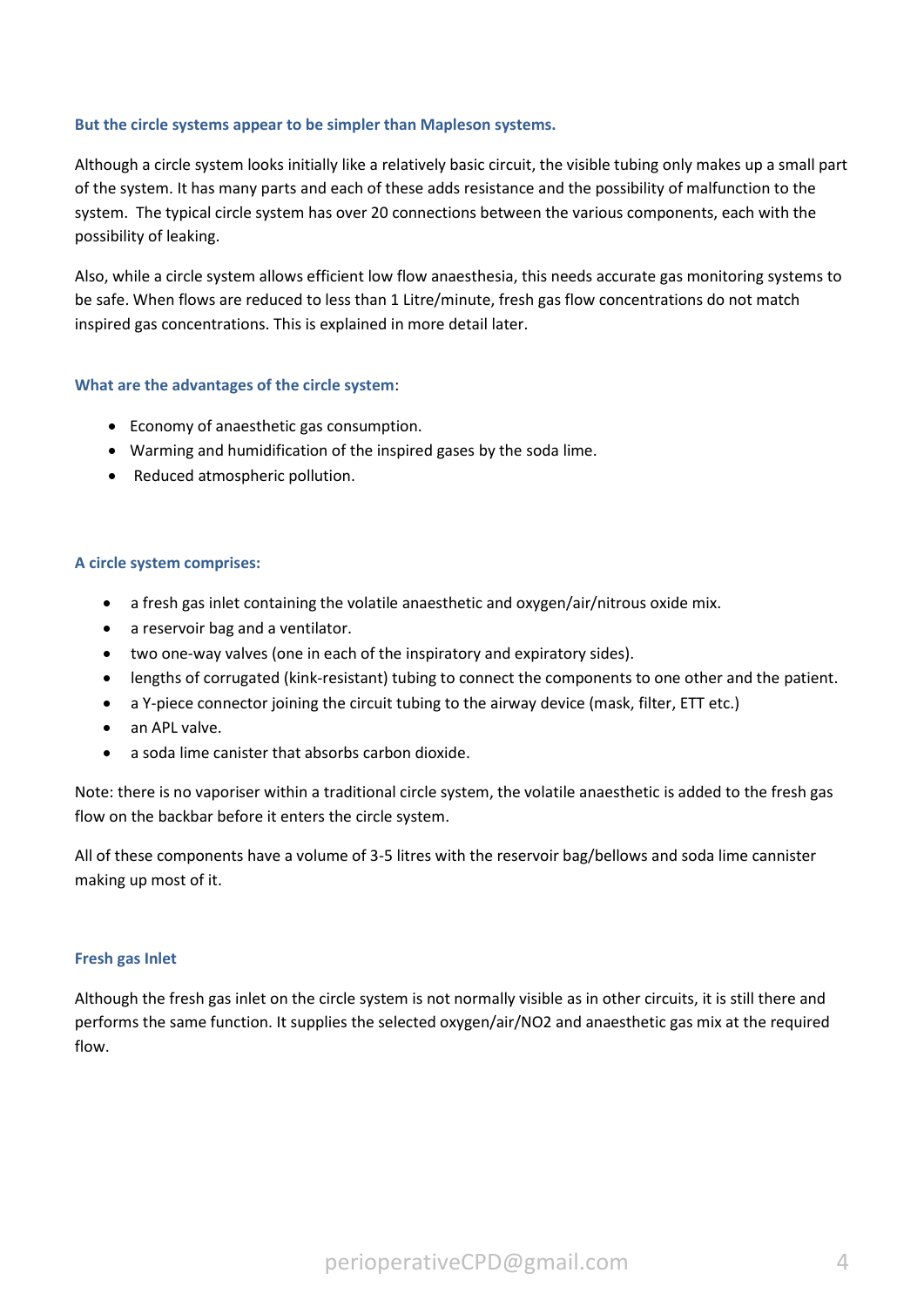#### **Reservoir bag**

A reservoir bag is part of all modern breathing circuits as it improves efficiency and allows for manual ventilation. The bag should hold a volume which exceeds patient's inspiratory capacity. They come in 0.5, 1.0 litres sizes for paediatrics and 2.0 litre size for adults. There are also available 4 & 6 litre bags for use in inhalation anaesthetics for adults. Reservoir bags are ellipsoidal in shape to enable easy grip, antistatic and latex free. The bag contains a plastic cage at the opening which prevents the two sides sticking together due to moisture. Without the cage this can result in an occlusion the flow of gas into the bag, particularly during spontaneous expiration.

Reservoir bags have four main functions:

- Accommodates fresh gas flow during expiration ready for next inspiration, therefore working as reservoir.
- During spontaneous breathing, acts as a monitor of the patient's ventilatory pattern.
- Permits manual ventilation.
- Works as a pressure relief if the APL is unintentionally left closed. The bag will increase in size not pressure thus protecting the patient from barotraumas (Laplace's Law). As the size increases the sustained pressure in the circuit should not be greater than 40-50cm H2O.

Some machines without bellows, such as the Draeger Primus which has a piston ventilator, use the reservoir bag to store FGF so it moves during mechanical ventilation as well as spontaneous ventilation.



**Paediatric and adult reservoir bags** 



**Always open your APL valve**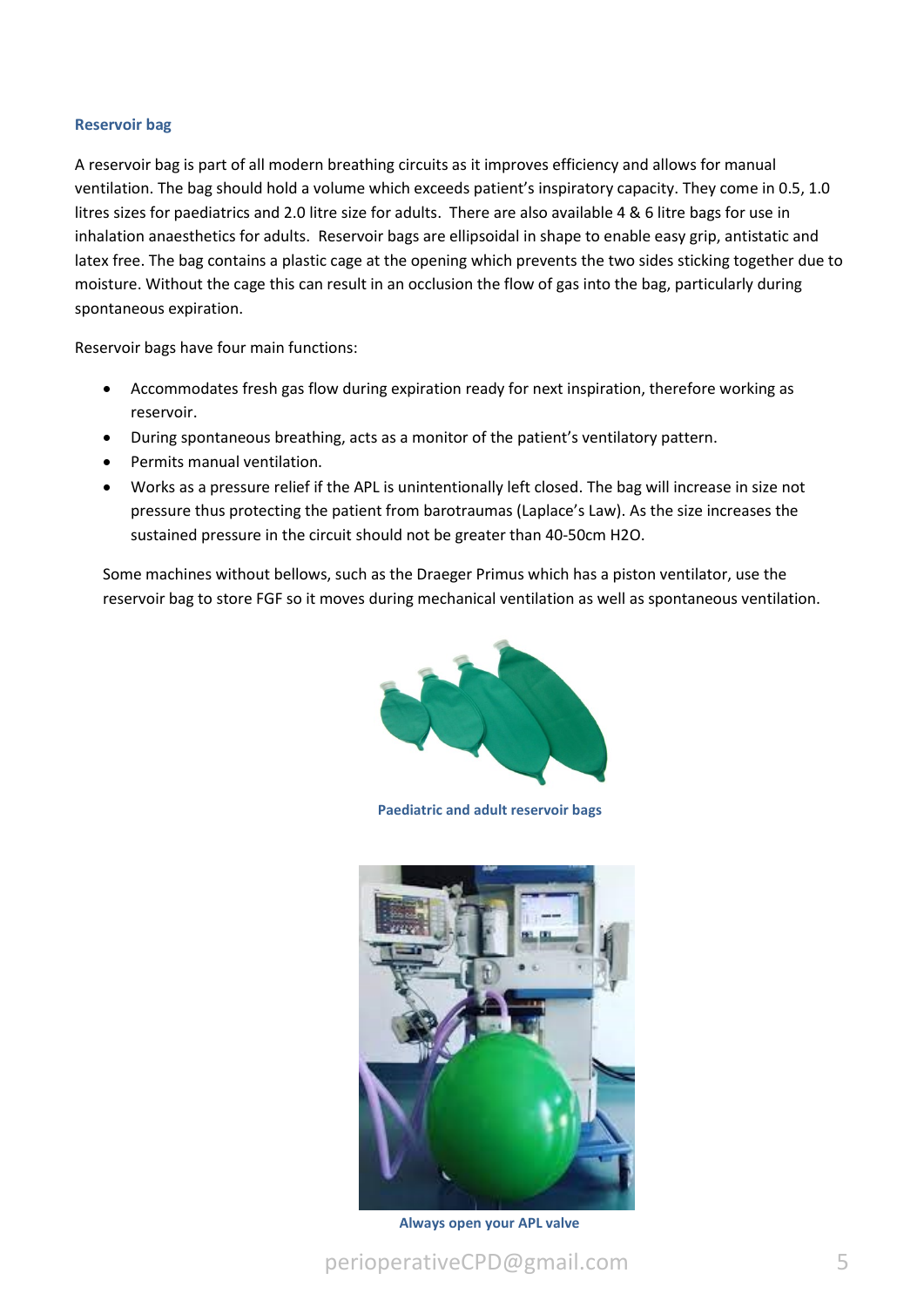#### **The Adjustable Pressure Limiting (APL) Valve**

APL valves are an essential component of most breathing systems including circle systems (except the paediatric Mapleson F). It is a spring-loaded pressure release valve in which the release pressure can be varied to suit the situation. At a pressure above the opening pressure of the valve, a controlled leak of gas is allowed from the system, which enables control of the patient's airway pressure.



The minimum pressure required to open the valve is 1cm H2O. A safety mechanism exists to prevent pressure from exceeding 60-70cm H2O (depends on manufacturer), however, be aware that pressures below this can still lead to barotrauma. The APL feeds the excess gases into the scavenging during spontaneous breathing.



Note: Most GE anaesthetic machines with a bellows ventilator in the circle system bypass the reservoir bag and APL valve when using the ventilator.

#### **Breathing System Tubing**

The tubing may be either co-axial or side-by-side and comes in various lengths. The inspiratory limb allows passage of fresh gas flow to the patient for inspiration. The expiratory limb allows passage of expired gas from the patient.

The normal tubing sizes are 22mm I.D. for adults and 15mm I.D. for paediatrics. For an adult circuit the internal volume of 22mm tubing is 400-500ml/metre. The corrugations prevent kinking and provide increased flexibility.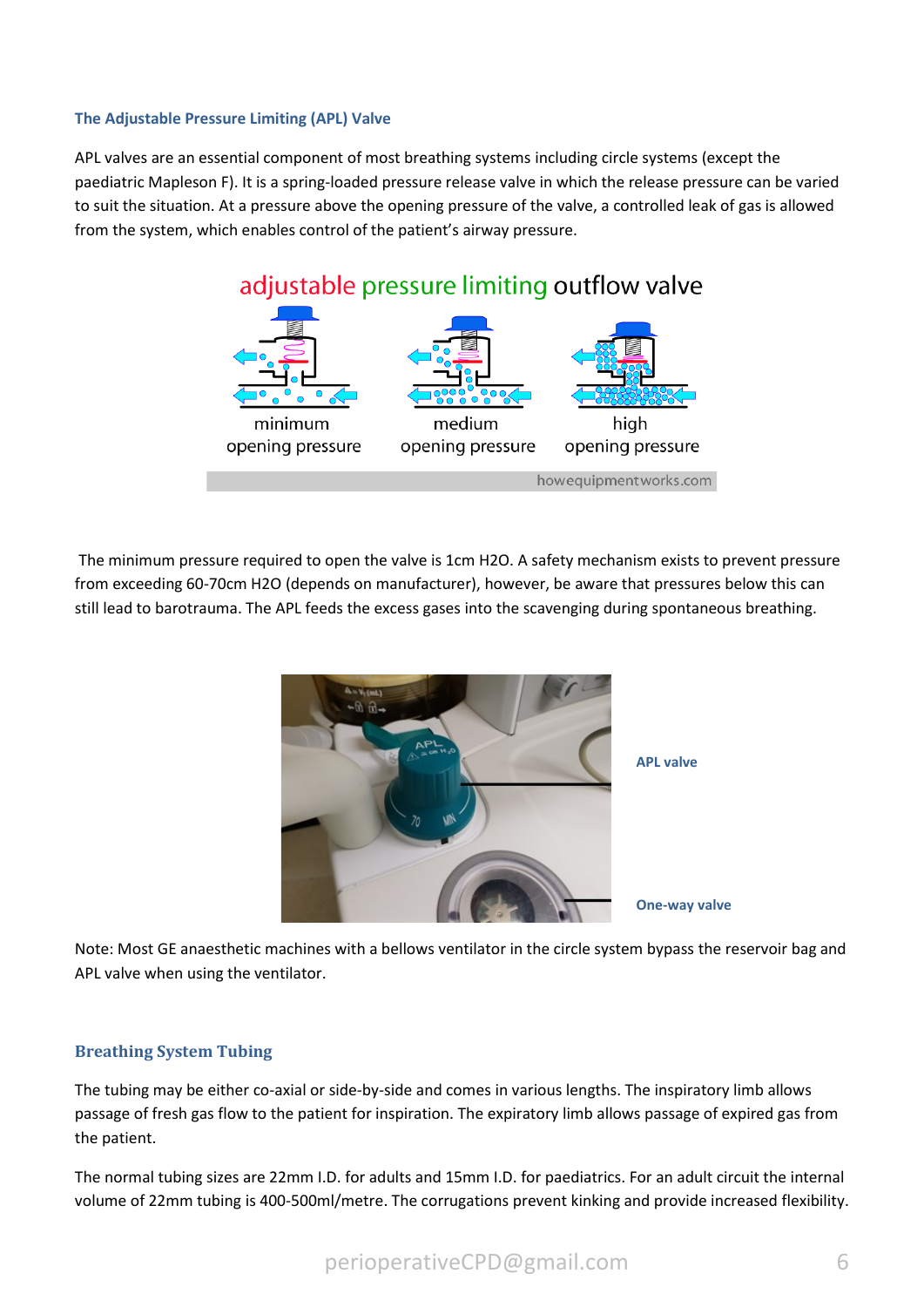#### **Unidirectional valves (one-way valves)**

The unidirectional inspiratory and expiratory valves in most circle systems are of the turret type, in which the pressure generated by the patient's breathing causes the disc to rise and allows gas to pass in one direction only with minimum resistance. Many have a transparent dome so that the operation of the valve may be observed.



**A unidirectional valve**

The disc material may be mica, ceramic or plastic. Plastic is less expensive, but tends to warp and allow the valve to become incompetent. Incompetence may also be caused by the valve sticking in the open position, owing to condensation of water vapour. Incompetent inspiratory or expiratory valves will reduce the efficiency of gas circulation and result in rebreathing and consequent CO2 retention.

#### **Bellows/ventilator**

The bellows which are the visible part of the ventilator, perform a similar function as the reservoir bag. During expiration the bellows fill up with the patients expired anaesthetic gas (blue). During inspiration the ventilator drive gas (green) pushes the bellows down the required amount (tidal volume) pushing the contents into the patient's lungs.

Most modern anaesthetic machines with bellows use ascending bellows which are safer as the give a clear visual indication of a leak or disconnection.



The drive gas that pushes the bellows down is totally separate from the circuit and is wasted gas, during exhalation when the bellow refill it is vented into the scavenging.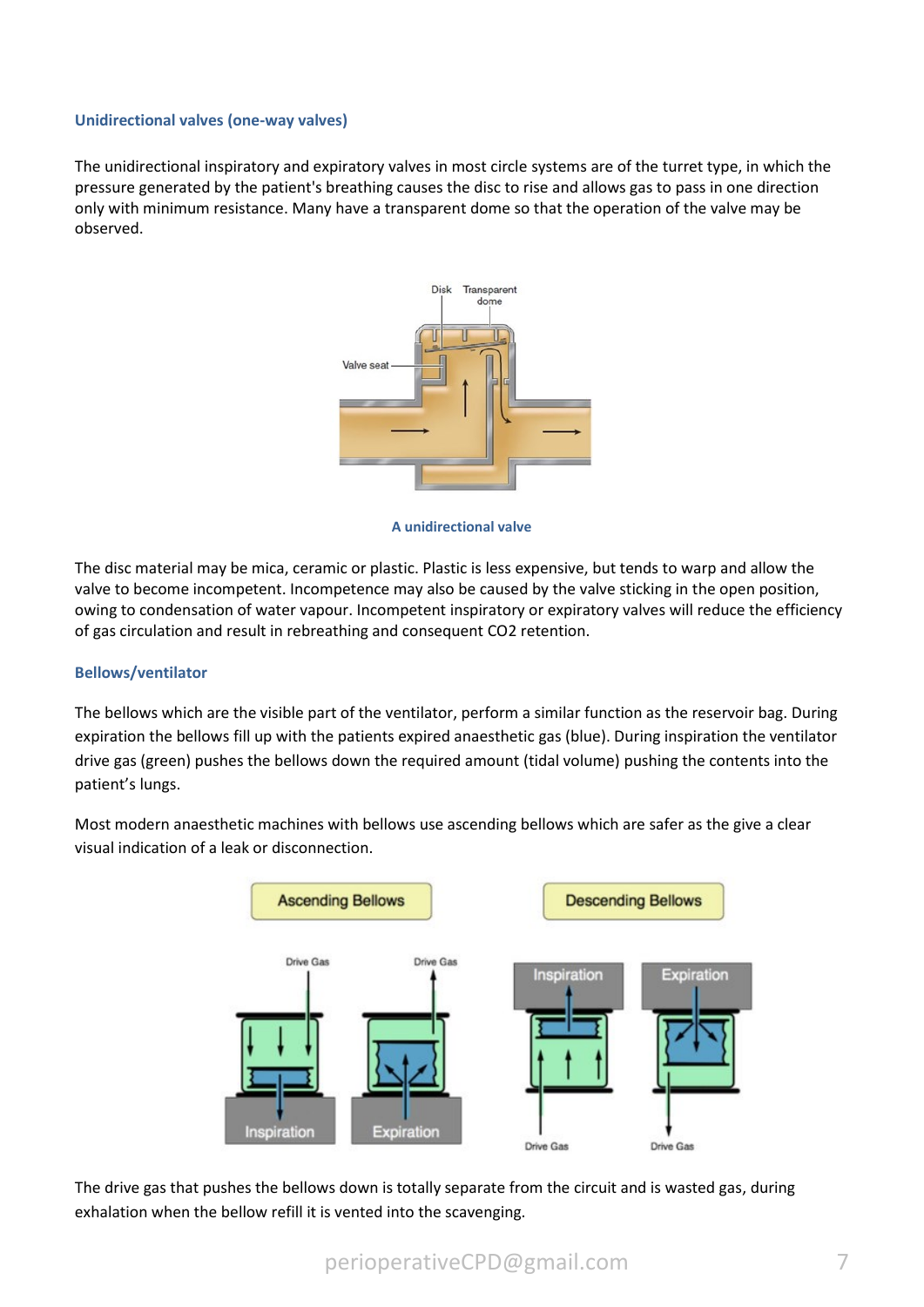Traditionally the driving gas has been oxygen to prevent hypoxia in the case of a leak or tear in the bellows although this is no longer as much of an issue with modern gas monitoring systems. During the Covid outbreak many hospitals changed the driving gas to air to help conserve oxygen.

The bellows have the advantage of providing a very rough indication of a ventilated patients respiratory rate and tidal volume. They also give a visual indication of any leaks in the system.

Some modern machines have replaced the bellows with piston systems (Draeger) similar to ICU ventilators or a fan/turbine (Maquet) where there is no visual confirmation of ventilation.



**GE Aisys bellows**

#### **Soda Lime**

The purpose of the soda lime is to remove the exhaled or end tidal CO2 (4.5-6%) from the circle system. It does this through a chemical reaction which neutralises and traps the CO2 in a process that produces heat and water as by-products (exothermic reaction). The soda lime may rise in temperature up to 40° centigrade. The additional advantage of using circle systems in that the gases within the circle are warmed and humidified prior to inspiration as a result of flowing through the soda lime (wall oxygen temperature can be below 15<sup>0</sup> Celsius).

There are many different formulas from various manufacturers but they are all commonly referred to as 'soda lime' and the largest ingredient in modern formulations is calcium hydroxide.

Traditional soda lime has a granule size of 4-8 mesh which means that each granule will fit through a mesh that has 4 openings per inch, but not one that has 8. More recent versions have a uniform shape of 3-4mm. When mounted vertically this ensures even airflow through the soda lime with minimal resistance and no channelling (picture E below).



Normal process of colour change (A-D)

Channelling

Note: although most modern CO2 absorption granules are not 'soda lime' but other formulations it is still a common generic term used in operating theatres.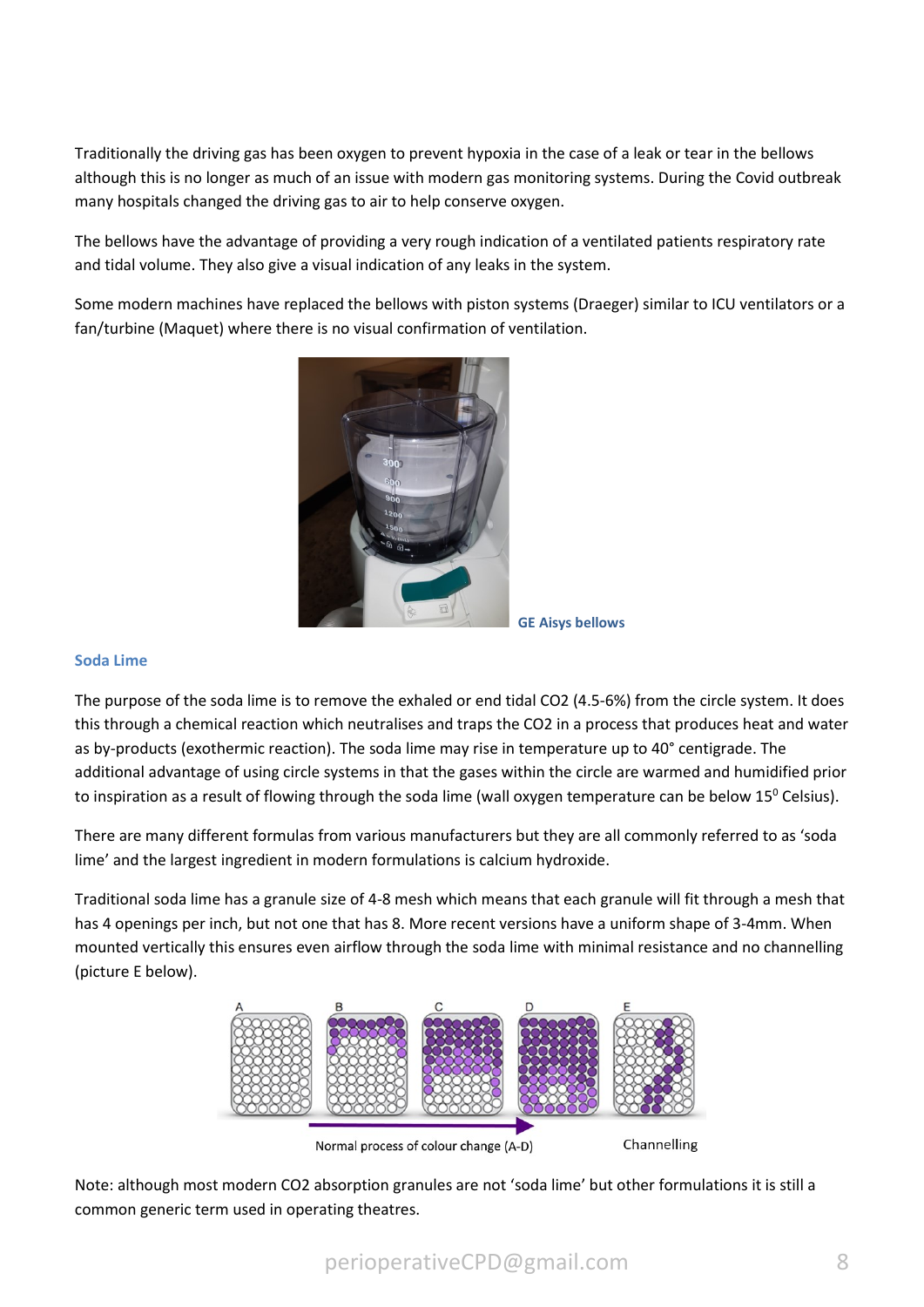

**Amsorb 'soda lime'**

All soda lime will change colour as it gets exhausted. The exact change varies between different formulas so you should know how your specific formula changes. Some are white new, while others change to white when exhausted.

The lower the fresh gas flow, the more of the gas flow is recycled in the circle system and the more CO2 the absorber must remove. Hence, the lower the fresh gas flow, the shorter the duration of time the soda lime lasts, this can be as little as 4-5 hours.

Note: You may hear of Compound A which is produced with the combination of low flows of sevoflurane and soda lime. Previously there were restrictions on minimum flow rates with sevoflurane to prevent this. Modern formulations of soda lime such as Amsorb do not produce compound A. Of the older soda limes that do, it has been proved to have no clinical effect on humans and worldwide counties have removed the restrictions. Also modern soda lime formulations do not produce carbon monoxide when used with dry soda lime and desflurane which was also a historical issue.

#### **Practical Use of Circle Systems**

During the first 5-10 minutes of an anaesthetic, large amounts of the volatile agent will be taken up by the patient and distributed through the patient's body, not just to the brain. If low fresh gas flows and a vaporizer setting of 1.0 MAC are used from the start it will take an excessively long time for the patent to be sufficiently anaesthetised to allow surgery. This may be prevented by using higher volatile agent concentration and fresh gas flows of 4-6 litres/min for the first 10-15 minutes of each anaesthetic (wash in).



perioperativeCPD@gmail.com 9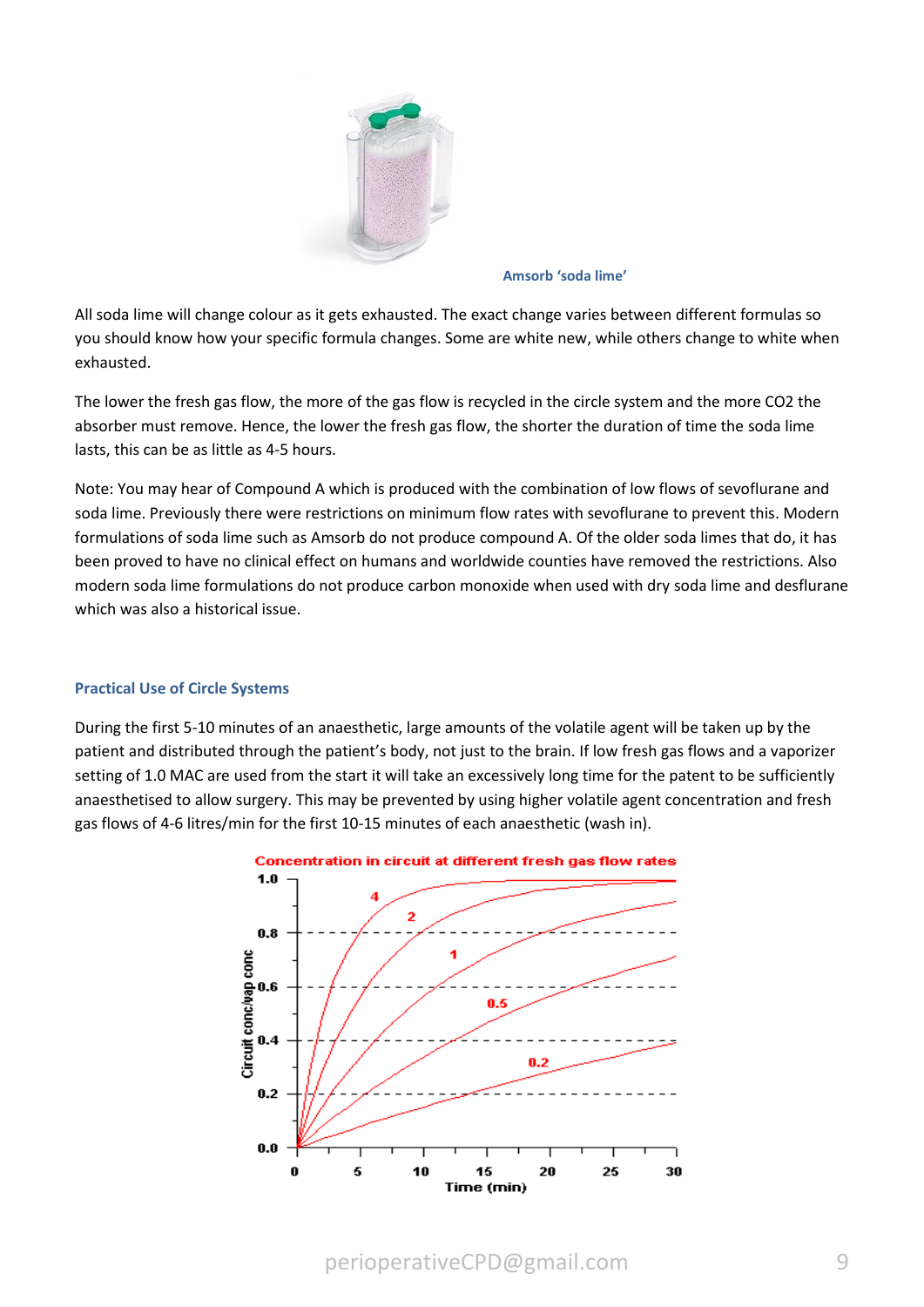#### **Reducing flow rates**

Once an equilibrium of anaesthetic has been reached after 5-10 minutes, the flow rates can be reduced, this is the maintenance phase. Lower flows reduce costs, waste and help retain heat and moisture but need to be monitored closely.

With flows of greater than 1000mls/min. the inspired concentration of oxygen and volatile agent will be similar to the FGF set. With flows less than 1000mls/min. the oxygen and volatile agent concentration must be monitored as they may drift down and should only be used with accurate gas monitoring. This is because at low fresh gas flow rates only a small amount of fresh gas is added each minute and the majority of the gas breathed in by the patient is that already contained in the circle system (with CO2 removed). This fresh gas flow may not include enough oxygen to replace that consumed by the patient.



At very low fresh gas flows a higher percentage of O2 needs to be selected to prevent the oxygen concentration within the circle system falling. Remember the normal oxygen consumption for an resting adult is roughly 250ml/min although this is obviously highly patient variable. \*

| <b>Fresh Gas Flow</b><br>(FGF) | Oxygen component<br>of FGF at 40%<br>oxygen. | Minimum oxygen<br>concentration to replace<br>250mls used by patient<br>(approx. values only)* |
|--------------------------------|----------------------------------------------|------------------------------------------------------------------------------------------------|
| 5litres/min                    | 2000 ml/min                                  |                                                                                                |
| 1 litre /min                   | 400 ml/min                                   |                                                                                                |
| 500ml/min                      | 200 ml/min                                   | $>50\%$                                                                                        |
| 400ml/min                      | $160$ ml/min                                 | $>65\%$                                                                                        |
| 300ml/min                      | $120$ ml/min                                 | >85%                                                                                           |

\*Note: This is without any leaks in the system and losses through the scavenging so a higher figure will be needed in real life. Often a minimum of approx. >300mls/minute 100% O2 FGF is necessary.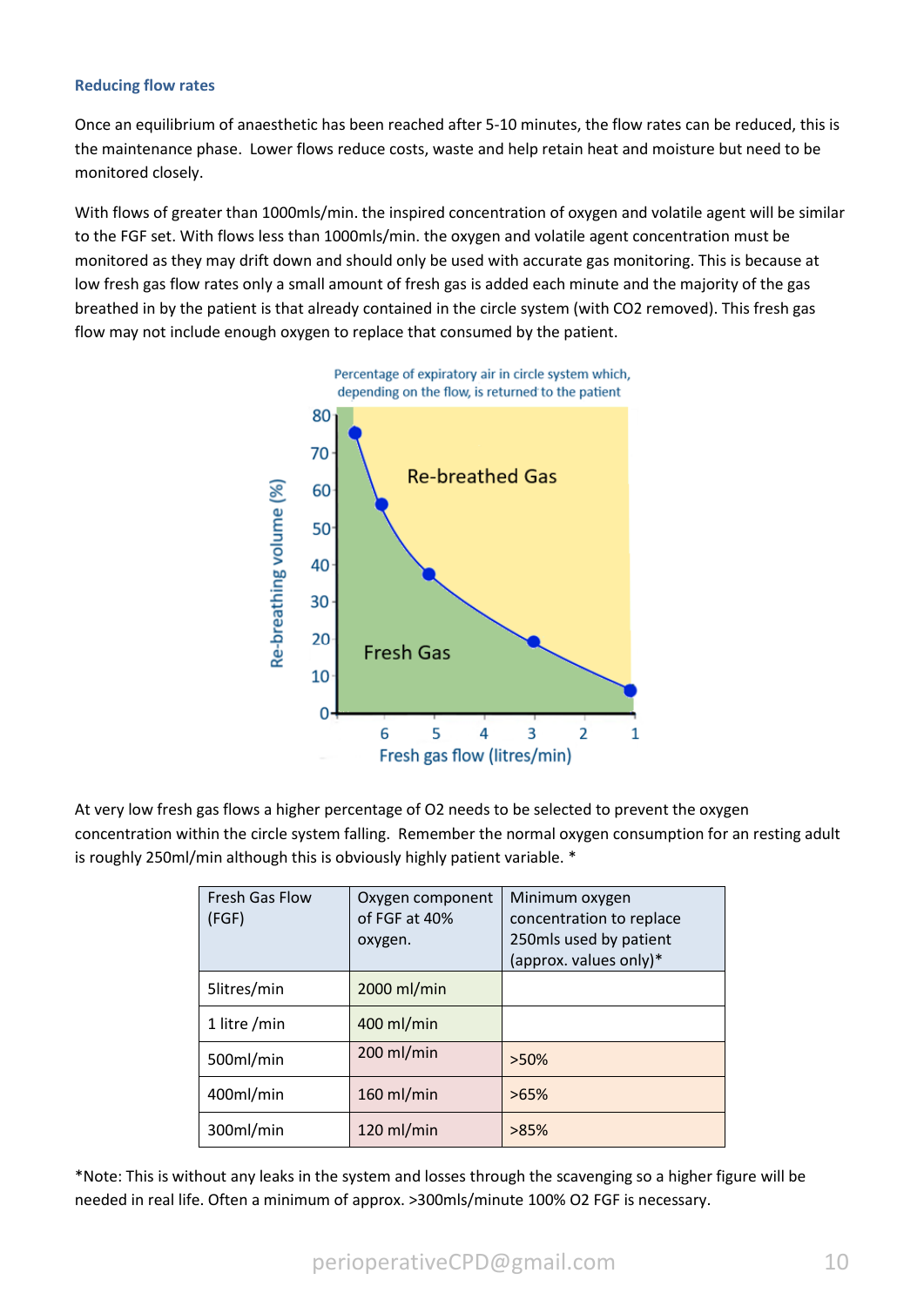As can be seen with the anaesthetic below, with a fresh gas flow of 400mls/minute (1), the anaesthetist has set the FGF oxygen concentration to 90% (2) to maintain 46% Fi O2 (3) oxygen within the system. It is the 46% Fi O2 that the patient receives.

This also applies to the volatile agent, at very low flows the sevoflurane is set higher (4) to ensure the end tidal percentage is kept at the required level (5).



Newer anaesthetic machines with end-tidal control systems do this automatically where the anaesthetist chooses the oxygen and volatile anaesthetic percentages that they want the patient to receive and the anaesthetic machine automatically adjusts the fresh gas flow mix and vaporizer output to achieve this.

Low flows also have the consequence of slowing down the any changes in oxygen and volatile agent concentrations. This is because most circle systems have a large internal volume of 3-5 litres; the 22mm circuit tubing alone contains over 1.5 litres. If the sevoflurane in the above example is turned off and the flows not increased it will take a long time before the sevoflurane is flushed from the system as you are only replacing a small part of the total volume every minute. That is why to change concentrations quickly. either up or down, the fresh gas flow rate must be increased.

#### **Vaporiser Position.**

Normal vaporisers, with high internal resistance, cannot be used within the circle so are placed on the backbar outside the system. Also since the gases are recirculated, if the vaporiser is placed in the circle, gas already containing volatile anaesthetic agent will re-enter the vaporiser and the resulting output will exceed the calibrated vaporiser setting and if agents have been changed, contaminate the new vaporiser with the previous volatile agent.

#### **Finally**

"*Anaesthetic staff should ensure that components are unwrapped only when needed, and if the patient breathing circuit is assembled in advance its end should be kept covered to prevent entry of foreign bodies. "*

#### Dept of Health (2004)

Caps and other small items stuck in circuits and airway devices has led to deaths. You can read about it here

<https://www.frca.co.uk/documents/Protecting%20the%20PBC.pdf>